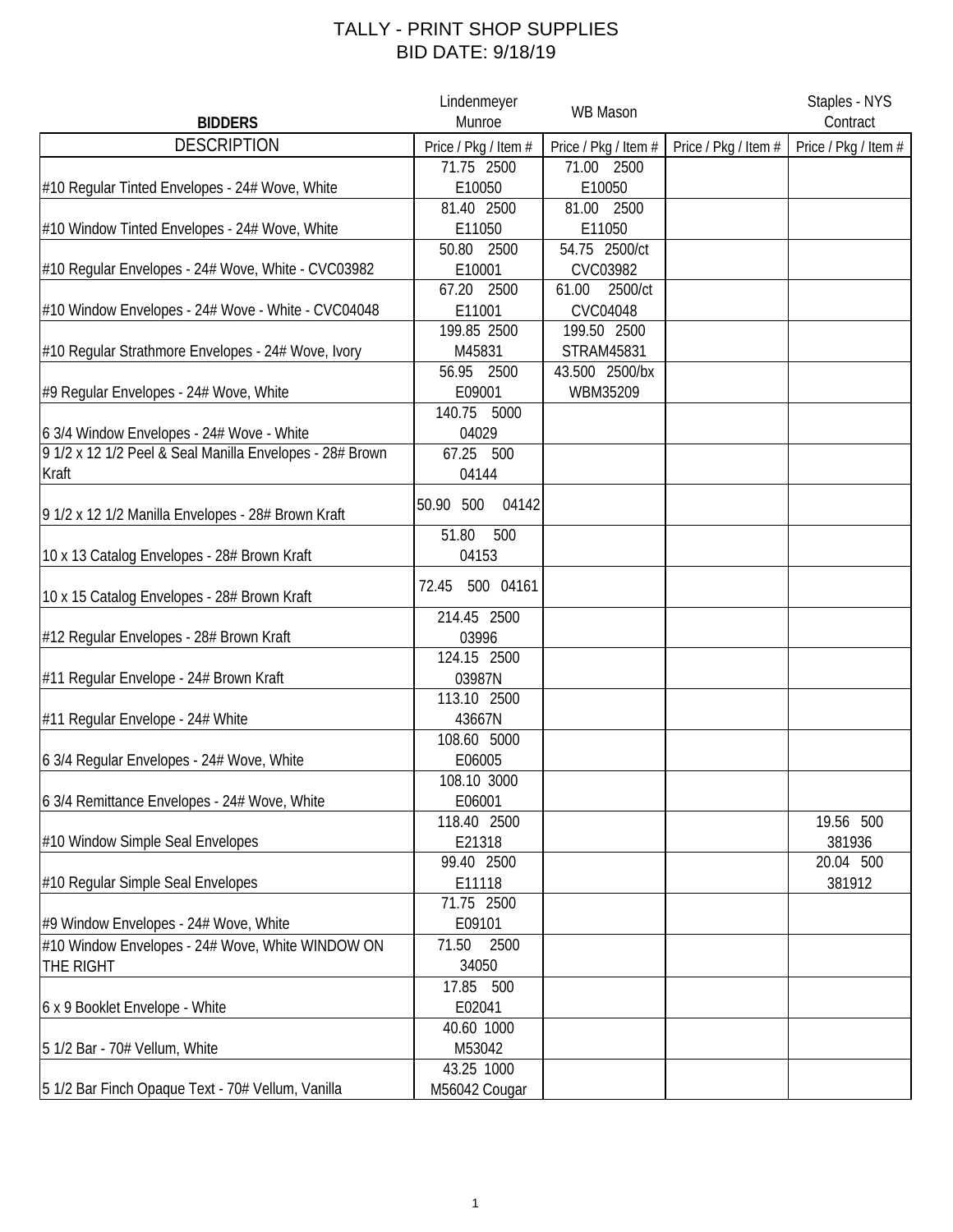## TALLY - PRINT SHOP SUPPLIES BID DATE: 9/18/19

| 8 1/2 x 14 20# Hammermill Fore MP - Color                  | 81.15<br>5000<br>varies               | 6.88 500/ream<br>CASMP2204XX<br><b>Boise Firework</b> | 500 7.00 blue<br>640194 / 7.31 canary<br>640192 / ivory<br>640195 / goldenrod<br>640196 / orchid<br>640197 |
|------------------------------------------------------------|---------------------------------------|-------------------------------------------------------|------------------------------------------------------------------------------------------------------------|
|                                                            | 89.20<br>1000                         |                                                       |                                                                                                            |
| 11 x 17 65# Mohawk Brite Hue Bristol Cover - Color         | varies Astro Brights                  |                                                       |                                                                                                            |
| 11 x 17 65# Accent Opaque Digital Smooth Cover - White     | 73.65 1250                            | 73.30 1250/ct                                         |                                                                                                            |
| (H121954)                                                  | 12195-4                               | HMM121954                                             |                                                                                                            |
|                                                            | 70.25 1250                            | 66.90 1250/cs                                         |                                                                                                            |
| 11 x 17 65# Accent Opaque Digital (#188570)                | 18857-0                               | <b>HMM188570PK</b>                                    |                                                                                                            |
|                                                            | 50.15 1000                            | 46.32 1000/ct                                         |                                                                                                            |
| 11 x 17 67# Springhill Vellum Bristol Cover - Color        | varies                                | SPHLOX6004                                            |                                                                                                            |
| 8 1/2 x 11 65# Mohawk Brite Hue Vellum Cover - Color       | 89.25 2000                            |                                                       |                                                                                                            |
|                                                            | varies Astro Brights<br>72.75<br>2500 | 72.50 2500                                            |                                                                                                            |
| 8 1/2 x 11 65# Springhill Opaque Offset Cover - Color      | varies                                | <b>SPHL01405X</b>                                     |                                                                                                            |
|                                                            | 47.85<br>2000                         | 37.52 2000/ct                                         |                                                                                                            |
| 8 1/2 x 11 67# Springhill Vellum Bristol Cover - Color     | varies                                | SPHLOX6000                                            |                                                                                                            |
|                                                            | 67.20<br>2500                         | 51.90 2500/ct                                         |                                                                                                            |
| 8 1/2 x 11 90# Springhill Index Digital Cover - Color      | varies                                | SPHLOX5100                                            |                                                                                                            |
|                                                            | 66.85 2500                            | 65.00 2500                                            |                                                                                                            |
| 8 1/2 x 11 65# Accent Opaque Digital Cover - White         | 18856-0                               | HMM188560                                             |                                                                                                            |
|                                                            | 70.15<br>2500                         |                                                       |                                                                                                            |
| 11 x 17 60# Springhill Opaque Offset Digital Colors        | varies                                |                                                       |                                                                                                            |
| 11 x 17 80# Finch Opaque Smooth - Bright White (#1008-     | 60.25<br>1500                         | 57.15 1500/ct                                         |                                                                                                            |
| 8018)                                                      | 1008-8018                             | FNCH10088018                                          |                                                                                                            |
|                                                            | 5000<br>60.90                         | 38.20 5000/ct                                         |                                                                                                            |
|                                                            | varies                                | CASMP2201XX                                           |                                                                                                            |
| 8 1/2 x 11 20# Hammermill Fore MP Colors                   |                                       | <b>Boise Firework</b>                                 |                                                                                                            |
|                                                            | 93.95<br>5000                         |                                                       |                                                                                                            |
| 8 1/2 x 11 20# Mohawk Brite Hue Color                      | varies Astro Brights                  |                                                       |                                                                                                            |
|                                                            | 220.75<br>5000 300-                   | 218.00 5000                                           |                                                                                                            |
| 8 1/2 x 11 24# Strathmore Writing Wove - Ivory             | 029                                   | STT300029                                             |                                                                                                            |
|                                                            | 5000<br>$300-$<br>218.95              | 218.00 5000                                           |                                                                                                            |
| 8 1/2 x 11 24# Strathmore Writing Wove - White             | 220                                   | STT300220                                             |                                                                                                            |
|                                                            | 157.30 2500 sets                      | 134.90 2500 sets                                      |                                                                                                            |
| 2 part 8 1/2 x 11 Carbonless Black Print Reverse           | 3R12850<br>165.50 1670 sets           | <b>NCR5887N</b><br>150.80 1670 sets                   |                                                                                                            |
| 3 part 8 1/2 x 11 Carbonless Black Print Reverse           | 3R12854                               | <b>NCR5900N</b>                                       |                                                                                                            |
|                                                            | 181.40 1250 sets                      | 159.90 1250 sets                                      |                                                                                                            |
| 4 part 8 1/2 x 11 Carbonless Black Print Reverse           | 3R12856                               | <b>NCR5915N</b>                                       |                                                                                                            |
|                                                            | 216.25 2500 sets                      |                                                       |                                                                                                            |
| 2 part 8 1/2 x 14 Carbonless Black Print Reverse           | 3R12852                               |                                                       |                                                                                                            |
|                                                            | 1670 sets<br>511.00                   | 496.00 1670 sets                                      |                                                                                                            |
| 3 part 8 1/2 x 14 Carbonless Black Print Reverse           | 5902N                                 | <b>NCR5902N</b>                                       |                                                                                                            |
| 8 1/2 x 11 80# Finch Opaque Digital Cover - White (#2508-  | 2000 2508-<br>71.25                   | 65.28 2000/ct                                         |                                                                                                            |
| 8004)                                                      | 8004                                  | FNCH25088004                                          |                                                                                                            |
| 8 1/2 x 11 80# Finch Opaque Text - Bright White (#1008-    | 3000 1008<br>56.80                    | 54.96 3000/ct                                         |                                                                                                            |
| 8004)                                                      | 8004                                  | FNCH10088004                                          |                                                                                                            |
| 8 1/2 x 11 80# Hammermill Color Copy Digital Cover - White | 86.55 2000                            | 79.52 2000/ct                                         |                                                                                                            |
| (H120023)                                                  | 12002-3                               | HAM120023                                             |                                                                                                            |